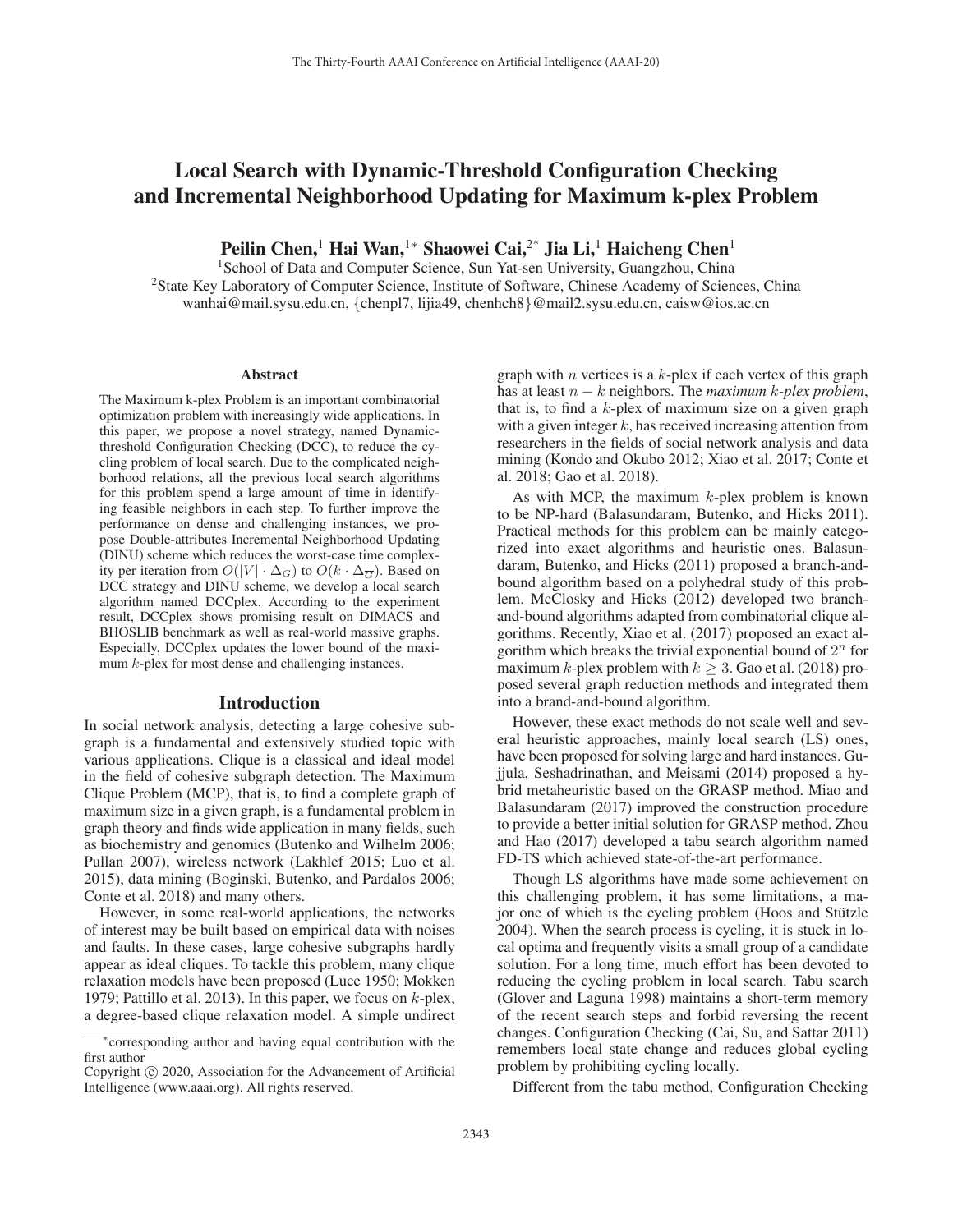(CC) is a non-parameter strategy which exploits the circumstance information to reduce cycling problem in local search. Recently, CC and its variants have been successfully applied in various combinatorial problems (Cai and Su 2013; Wang, Cai, and Yin 2016; Wang et al. 2018). However, as is shown in (Cai and Su 2013), the CC strategy becomes ineffective when solving the dense SAT instances where most variables are connected to each other. The reason is that the forbidding strength of the CC is too weak on instances which have dense variable-variable connections. The situation is the same when applying CC strategy for the maximum  $k$ plex problem on dense graphs. In this paper, we propose Dynamic-threshold Configuration Checking (DCC), to enable an adaptive forbidding strength for CC so that it can handle dense instances well.

In the literature, there exists a lightweight neighborhood evaluation method for the maximum clique problem (Battiti and Protasi 2001). For the maximum  $k$ -plex problem, however, the relaxed constraints on connectivity lead to a complicated neighborhood relation, which is the main difficulty when designing an efficient neighborhood updating method. In this paper, we propose Double-attributes Incremental Neighborhood Updating (DINU) scheme to tackle the complicated neighborhood relations for the maximum  $k$ plex problem. Theoretical and empirical analysis show that DINU cuts down the overhead per search step and significantly boosts the iterating speed of local search for the maximum k-plex problem .

Based on the DCC strategy and DINU scheme, we develop an LS algorithm named DCCplex. According to the experiments, DCCplex shows a promising result on the DI-MACS benchmark and dominates on the BHOSLIB benchmark, updating the lower bounds of the size of the maximum k-plexes for most hard instances. Besides, DCCplex achieves state of the art performance on massive graphs.

### Preliminaries

### Basic Definitions and Notations

An undirected graph is defined as  $G = (V, E)$ , where V is a set of vertices and  $E$  is a set of edges. Each edge  $e$  consists of two vertices, denoted as  $e = (v, u)$ , where v and u are the endpoints of this edge. Two vertices are *neighbors* if they belong to an edge and *non-neighbors* otherwise. Let  $N(v)$ denote the set of all neighbors of v. The *degree* of vertex v is defined as the  $deg(v) = |N(v)|$ . The maximum degree of a graph G, denoted by  $\Delta_G$ , and the minimum degree of a graph, denoted by  $\delta_G$ , are the maximum and minimum degree of its vertices. The edge density of  $G = (V, E)$  is defined as  $\rho = \frac{2|E|}{|V|(|V|-1)}$ . For a vertex set S, let  $N(S) =$  $\bigcup_{v \in S} N(v) \setminus S$  be the set of neighbors of S and  $G[S] =$  $(S, E \cap (S \times S))$  be the induced graph of S. The complement graph of  $G = (V, E)$  is the graph  $\overline{G}$  on the same set of vertices, and with edges set  $\{(u, v)|u \neq v, (u, v) \notin E\}.$ 

Given a graph G and an integer k, a subset  $S \subseteq V$  is a kplex, if  $|N(v) \cap S| \ge |S| - k$  for all  $v \in S$ . A vertex  $v \in S$ is a *saturated vertex* if  $|N(v) \cap S| = |S| - k$ . The *saturated set*  $C[S]$  of set S is the set of all saturated vertices in S.

### Local Search for Maximum k-plex Problem

Given a graph  $G = (V, E)$  and an integer k, a typical three-phase LS algorithm for the maximum  $k$ -plex problem maintains a feasible  $k$ -plex  $S \subseteq V$  as *candidate solution* and uses three operators, Add, Swap and Perturb to modify it iteratively. Three sets  $AddSet(S)$ ,  $SupSet(S)$  and  $PerturbSet(S)$  contain the *objects* of these three operators. They are defined as follows:

$$
AddSet(S) = \{v \in N(S) \mid |N(v) \cap S| > |S| - k,
$$
  
\n
$$
C[S] \setminus N(v) = \emptyset\}
$$
  
\n
$$
SwapSet(S) = \{v \in N(S) \mid |N(v) \cap S| \ge |S| - k,
$$
  
\n
$$
|C[S] \setminus N(v)| = 1\} \cup \{v \in N(S) :
$$
  
\n
$$
|N(v) \cap S| = |S| - k, |C[S] \setminus N(v)| = \emptyset\}
$$
  
\n
$$
PerturbSet(S) = S
$$

 $AddSet(S)$  contains the vertices in  $N(S)$  that can be added into S directly. A vertex  $v \in N(S)$  is in  $AddSet(S)$ if it has less than  $k$  non-neighbors in  $S$  and is adjacent to all saturated vertices. A vertex  $v \in N(S)$  is in  $SwapSet(S)$ if it satisfies one of the following conditions, (i) v has  $k$ non-neighbors in  $S$  and is adjacent to all saturated vertices, (ii) v has less than  $k$  non-neighbors in  $S$  but is not adjacent to one saturated vertex. A higher priority are given to Add and  $Swap$  operator. When  $AddSet(S)$  and  $SwapSet(S)$  are empty, a vertex in  $PerturbSet(S)$  will be removed from S.

# Dynamic-threshold Configuration Checking

Configuration Checking (CC) (Cai, Su, and Sattar 2011), is a parameter-free strategy that can exploit the structural property of the problem to reduce cycling problem in local search. The *configuration* of a vertex is defined as the states of its neighbors. The main idea of CC strategy is that if the configuration of a vertex remains unchanged since its last removal from candidate solution, then it is forbidden to be added back into the candidate solution.

Among the variants of CC, we highlight the Strong Configuration Checking (SCC) strategy which was proposed in (Wang, Cai, and Yin 2016) for the Maximum Weight Clique Problem. The difference between SCC and CC is that SCC allows a vertex  $v$  to be added into the candidate solution only when some of  $v$ 's neighbors have been added since  $v$ 's last removal, while CC allows the adding of a vertex  $v$  when some of v's neighbors have been either added or removed.

According to our preliminary experiments, applying CC or SCC directly does not lead to a good performance for the maximum  $k$ -plex problem. The reason is that the configurations of the high-degree vertices in these graphs are very likely to change and the forbidding strength of CC and other existing CC variants is too weak on these vertices. Therefore, we propose a new variant of CC named Dynamic-threshold Configuration Checking (DCC), which can dynamically adjust its forbidding strength on vertices with various degrees.

The main idea of the DCC strategy is to increase the forbidding strength on the vertices that are frequently operated. For each vertex, DCC maintains an integer  $nChange$  to count the number of changes of its configuration and an integer threshold to control the forbidding strength. A vertex  $v$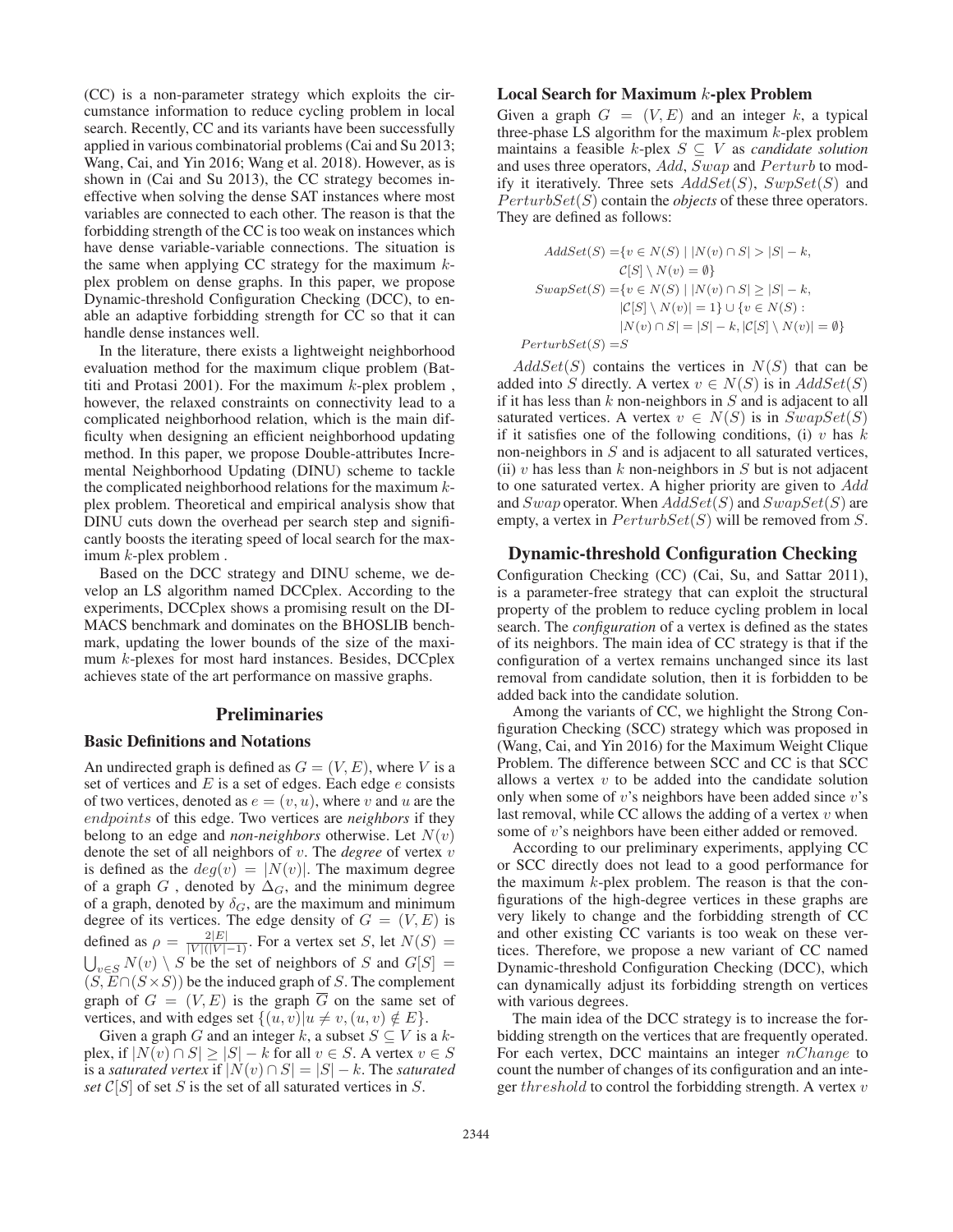is allowed to be added into the candidate solution only when DCC condition  $nChange(v) \geq threshold(v)$  is satisfied. The following four rules specify the DCC strategy.

DCC-InitialRule. In the beginning of search process, for all  $v \in V$ ,  $nChange(v) = threshold(v) = 1$ .

**DCC-AddRule.** When  $v$  is added into the candidate solution,  $nChange(v)=0$ ,  $threshold(v)++$ , and for all  $v' \in N(v)$ , nChange $(v') + +$ .

**DCC-SwapRule**. When  $v$  is added into the candidate solution at the cost of removal of u,  $nChange(u)=0$ .

**DCC-PerturbRule**. When  $v$  is removed from candidate solution,  $nChange(v)=0$ .

Note that the SCC strategy is a special case of DCC strategy whose  $nChange(v)$  is a Boolean value and  $threshold(v)$  is fixed to 1. The SCC condition is  $nChange(v)=1$ . Lemma 1 illustrate their relation.

Lemma 1. *If a vertex* v *satisfies the DCC condition, then it satisfies the SCC condition. The reverse is not necessarily true.*

*Proof.* According to DCC rules, threshold $(v) \geq 1$  for  $\forall v \in V$  during the search processs. If the DCC condition  $nChange(v) \geq threshold(v)$  holds, then  $nChange(v) \geq$ threshold $(v) \geq 1$ . So at least one neighbor of v must be added into candidate solution since the last time  $v$  was removed. So the SCC condition is satisfied.

Suppose v satisfies the SCC condition  $nChange(v)=1$ , but threshold(v) >  $nChange(v)$ . In this case the DCC condition is not satisfied.  $\Box$ 

According to Lemma 1, we can conclude that DCC has stronger forbidding strength than SCC. Note that some works exist that tried to quantify the CC strategy (Luo, Su, and Cai 2012; Wang et al. 2019). But we are the first to quantify the CC strategy to enable a dynamic forbidding strength.

# An Incremental Neighborhood Updating Scheme

The performance of an LS algorithm is influenced not only by its search strategies but also the implementation. Incremental neighborhood updating scheme is an important speed-up technique for LS, which is verified in (Battiti and Protasi 2001; Cai, Luo, and Su 2015; Lin et al. 2019). Compared with evaluating neighbors from scratch, evaluating them incrementally can significantly reduce the computational overhead per search step.

Note that each vertex in  $AddSet(S)$  or  $SwapSet(S)$ corresponds to a feasible neighbor of S. Which set a vertex  $v \in N(S)$  belongs to depends on not only the number of non-neighbors in S but also non-neighbors in  $C[S]$ . For the maximum 1-plex (clique) problem, all the vertices in S are saturated vertices. However, for  $k \geq 2$ , S and  $C[S]$  are not equal in general. How to keep track of the saturated set and its connection with vertices in  $N(S)$  is the major difficulty to design an efficient neighborhood updating scheme. The straightforward neighborhood updating method used in FD-TS and other LS methods for this problem contains two parts: 1) scan all the vertices in  $S$ , identify all the saturated vertices, 2) for each  $v \in N(S)$ ,

scan all the neighbors of  $v$  and add them into the corresponding sets according to the numbers of non-neighbors in  $S$  and  $C[S]$ . Obviously its worst-case time complexity is  $O(|S| \cdot \Delta_G) + O(|V| - |S|) \cdot \Delta_G) = O(|V| \cdot \Delta_G)$ . It is time-consuming on dense graphs.

In this section, we propose a novel neighborhood updating scheme named DINU (Double-attributes Incremental Neighborhood Updating) to tackle the complicated neighborhood relations for maximum  $k$ -plex problem.

### Implementation Details of DINU

Data Structures Before presenting the details of DINU, we first introduce two attributes for each vertex.

 $(1)NNS = |S \setminus N(v)|$ , i.e., the number of non-neighbors in the candidate solution S.

 $(2)NNC = |\mathcal{C}[S] \setminus N(v)|$ , i.e., the number of nonneighbors in the saturated set  $C[S]$ .

With these two attributes, we redifine the  $AddSet(S)$  and  $SwapSet(S)$  as follows:

$$
AddSet(S) = \{v \in N(S) \mid NNS(v) \le k - 1, NNC(v) = 0\}
$$
  
\n
$$
SwapSet(S) = \{v \in N(S) \mid NNS(v) \le k, NNC(v) = 1\}
$$
  
\n
$$
\cup \{v \in N(S) \mid NNS(v) = k, NNC(v) = 0\}.
$$

Figure 1 shows in an intuitive way how to classify a vertex according to its NNS and NNC. Note that for MCP, all vertices in the candidate solution are saturated vertices, thus  $NNS(v) = NNC(v)$  for all  $v \in V$ .



Figure 1: The Regions of  $AddSet(S)$  and  $SwapSet(S)$  in NNS − NNC Coordinates

Updating Rules The underlying idea of DINU is to keep track of the NNS and NNC attributes of each vertex and update the set a vertex belongs to only when it crosses the border in NNS − NNC coordinates. Consider a situation where a vertex  $v$  is added into candidate solution. The following rules specify how to update the set a vertex belongs to according to the change of its attributes.

- In each search step, after a vertex  $v$  is added into  $S$ , for all  $u \in N_{\overline{G}}(v)$ ,  $NNS(u)$  + +. If  $NNS(u) = k - 1$ , then for all  $w \in N_{\overline{G}}(u)$ ,  $NNC(w) + +$ .
- If  $NNC(v) = 0$  and  $NNS(v)$  changes from  $k 1$  to k, move x from  $AddSet(S)$  to  $SwapSet(S)$ .
- If  $NNC(v) \leq 1$  and  $NNS(v)$  changes from k to  $k+1$ , remove x from  $SwapSet(S)$ .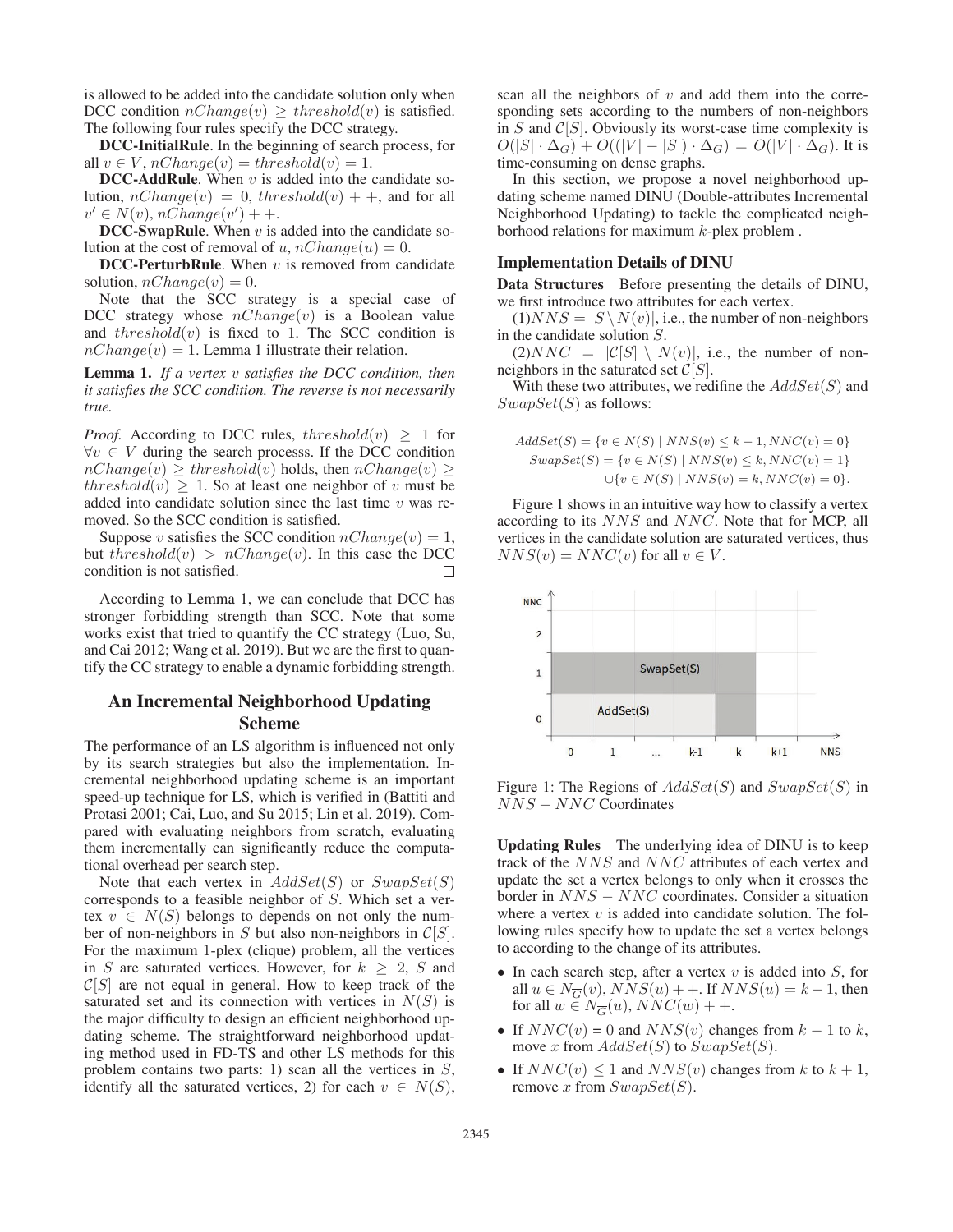- If  $NNS(v) \leq k-1$ ,  $NNC(v)$  changes from 0 to 1, move x from  $AddSet(S)$  to  $SwapSet(S)$ .
- If  $NNS(v) \leq k$ ,  $NNC(v)$  changes from 1 to 2, remove x from  $SwapSet(S)$ .

With the above rules, we can incrementally update the  $AddSet(S)$  and  $SwapSet(S)$  after Add operations. The updating rules for Perturb operations can be got similarly and are detailed in the supplemental material.

Implementation in Add Operation We implement the updating rules in the DINU-ADD function, whose details is presented in Algorithm 1.

Algorithm 1:  $DINU-ADD(S, v)$ **Input** : Current  $S$ , a vertex  $v$  to be added **Output:** New  $AddSet(S)$  and  $SwapSet(S)$ 1 forall  $u \in N_{\overline{G}}(v) \setminus S$  do<br>2 |  $NNS(u) + +$ ;  $NNS(u)++;$ 3 move *u* according to the updating rules; 4 forall  $u \in N_{\overline{G}}(v) \cap S$  do<br>5 |  $NNS(u) + +$ ;  $NNS(u)$  + +; 6 **if**  $NNS(u) = k - 1$  then  $\begin{array}{c|c} 7 & \text{for all } w \in N_{\overline{G}}(u) \text{ do} \\ \hline 8 & \text{or } NNC(w) + +1. \end{array}$  $NNC(w)++;$ 9 if  $w \notin S$  then  $10$  | | | move w according to the updating rules; 11 if  $NNS(v) = k - 1$  then 12  $\left\{\begin{array}{c}\n\text{for all } m \in N_{\overline{G}}(v) \text{ do} \\
\downarrow NNC(m) + +\n\end{array}\right.$  $NNC(m)$ ++; 14 **if**  $m \notin S$  then 15  $\vert$  move m according to the updating rules; 16 return  $AddSet(S)$  and  $SwapSet(S)$ 

After adding  $v$  into  $S$ , we increase the  $NNS$  value of its non-neighbors out of  $S$  by one (line 2) and move them according to updating rules (line 3). The non-neighbors in  $S$ whose  $NNS$  is increased to  $k - 1$  become saturated vertices. The non-neighbors of these saturated vertices have to increase their NNC value by one and make a move according to Update-Rules (line 5-10). In the end, if the added vertex  $v$  is a saturated vertex, increase the  $NNC$  value of all its non-neighbors as described above (line 11-15) and move them if necessary. The new DINU-Perturb function is easy to get by analogy and is omitted for saving space.

### Complexity Analysis

Next, we will analyze the complexity of DINU in Add operation. We give the following theorem.

Theorem 1. *With the DINU scheme, each search step of local search algorithm for maximum* k*-plex problem has a worst-case complexity of*  $O(k \cdot \Delta_{\overline{G}})$ .

*Proof.* We begin with the analysis of new DINU-ADD function. When a vertex v is added to S, first, for all  $u \in$ 

 $N_{\overline{G}}(v) \setminus S$ ,  $NNS(u)$  + +, operations of this loop (line 1-3) are at most  $\Delta_{\overline{G}}$ . Second, for all  $u \in N_{\overline{G}}(v) \cap S$ ,  $NNC(u)$  + +. If u is a saturated vertex, then we need to update NNC for all  $w \in N_{\overline{G}}(u)$ ,  $|N_{\overline{G}}(u)|$  is at most  $\Delta_{\overline{G}}$ and move operation costs  $O(1)$ . According to the definition of k-plex, we have  $|N_{\overline{G}}(v) \cap S| \leq k - 1$ , so the time cost of the loop in line 4-10 is bound by  $(k - 1) \cdot \Delta_{\overline{G}}$ . At last, if this added vertex v is a saturated vertex, the number of operations inside this loop (line 11-15) are at most  $\Delta_{\overline{G}}$ . Similarly, we can get the same time complexity of the new DINU-PERTURB function. In practice, DINU-SWAP function can be implemented by combining a DINU-PERTURB and DINU-ADD function. Therefore, we can conclude that the worst-case complexity of each iteration is  $O(k \cdot \Delta_{\overline{G}})$ .

For a small constant k and a dense graph G where  $\Delta_{\overline{G}}(v)$ is much smaller than  $\Delta_G(v)$ , our scheme has a lower worstcase complexity compared with the straightforward method, which will be verified by experiments.

# DCCplex Algorithm

Based on the DCC strategy and the DINU scheme, we develop an LS algorithm named DCCplex, whose pseudocode is shown in Algorithm 2. Initially, the best found  $k$ -plex, denoted as  $S^*$ , is initialized as an empty set. In each loop (line 2-10), an initial solution is firstly constructed (line 3) as the starting point of the search trajectory, and the search procedure starts. If the best solution in this search trajectory  $S_{lbest}$ is better than the best solution ever found  $S^*$ ,  $S^*$  is updated by  $S_{lbest}$  and PEEL function (line 8) is called to reduce the graph. If the reduced graph has fewer vertices than  $|S^*|$ , then  $|S^*|$  is returned as one of the optimum solutions. Three major components in DCCplex are initial solution construction, search procedure and graph peeling. We describe them in details as follows.

|                         | <b>Algorithm 2:</b> DCCplex algorithm                   |  |  |  |  |
|-------------------------|---------------------------------------------------------|--|--|--|--|
|                         | <b>Input</b> : A graph G, an integer k, cutoff time ct, |  |  |  |  |
|                         | iterations limit $L$                                    |  |  |  |  |
|                         | <b>Output:</b> The largest $k$ -plex found              |  |  |  |  |
|                         | $1\;\;S^* \leftarrow \emptyset$ :                       |  |  |  |  |
| $\overline{2}$          | while <i>elapsedtime</i> $\lt ct$ do                    |  |  |  |  |
| 3                       | $S \leftarrow \text{INITа, } G, k);$                    |  |  |  |  |
| $\overline{\mathbf{4}}$ | $\rho \leftarrow$ compute the edge density of G;        |  |  |  |  |
| 5                       | $S_{lbest} \leftarrow$ SEARCH $(G, k, S, L, \rho)$ ;    |  |  |  |  |
| 6                       | if $ S_{lbest}  >  S^* $ then                           |  |  |  |  |
| 7                       | $S^* \leftarrow S_{lbest};$                             |  |  |  |  |
| 8                       | $G \leftarrow \text{PEEL}(G, k,  S^* )$ ;               |  |  |  |  |
| $\boldsymbol{Q}$        | if $ V  \leq  S^* $ then                                |  |  |  |  |
| 10                      | return $S^*$ ;                                          |  |  |  |  |
|                         | 11 return $S^*$                                         |  |  |  |  |

We adopt the construction function in FD-TS (Zhou and Hao 2017). The INITCONSTRUCT function starts with an empty initial solution  $S$  and repeatedly add the vertex that is operated least frequently (breaking ties randomly) in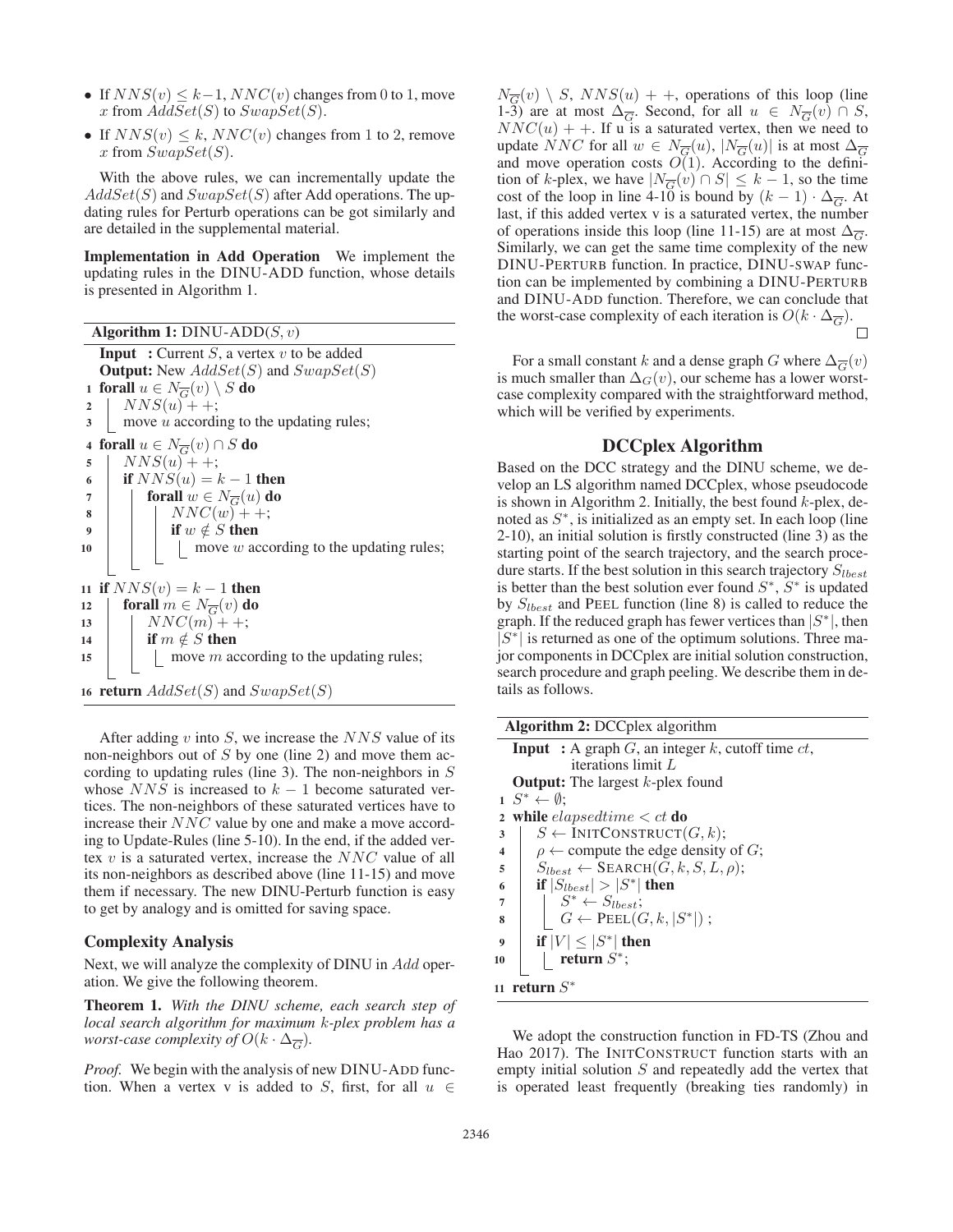$AddSet(S)$  into S until  $AddSet(S)$  is empty. Then the final solution  $S$  is returned as the initial solution. By giving priority to vertices that are operated less frequently, the construction procedure can generate diversified initial solutions in different rounds.

Algorithm 3:  $\text{SEARCH}(G, k, S, L, \rho)$ 

**Input** : A graph  $G$ , an integer  $k$ , initial solution  $S$ , search depth  $L$ , edge density  $\rho$ **Output:** The largest  $k$ -plex in this search procedure 1 curStep  $\leftarrow 0$ ,  $S_{lbest} \leftarrow S$ ; 2  $nChange(v) \leftarrow 1, threshold(v) \leftarrow 1$  for all  $v \in V$ ; 3 initialize DINU data structures ; 4 obtain  $AddSet(S), SwapSet(S)$ ; 5 while  $curStep < L$  do 6 | if  $AddSet(S) \neq \emptyset$  then 7 | add a vertex  $v \in AddSet(S)$  into S; 8 else if  $SwapSet(S) \neq \emptyset$  then 9 | swap a vertex  $u \in S$  for a vertex  $v \in SwapSet(S);$ <sup>10</sup> else 11 | remove a random vertex from  $S$ ; 12 update  $nChange$  and threshold according to the DCC rules; 13 if  $\rho > \rho_0$  then 14 | update  $AddSet(S), SwapSet(S)$  with DINU; <sup>15</sup> else 16 | | obtain  $AddSet(S), SwapSet(S)$  from scratch; 17 **if**  $|S| > |S_{lbest}|$  then 18 | Slbest  $\leftarrow$  S; 19  $curStep \leftarrow curStep + 1$ 20 return  $S_{lbest}$ ;

The SEARCH function iteratively modifies the candidate solution until the iterations limit  $L$  is reached, as is shown in Algorithm 3. The  $S_{lbest}$  records the best-quality solution in the search process so far. Before the search starts, the algorithm will initialize DINU data structures and  $AddSet(S), SwapSet(S)$ . If the  $AddSet(S)$  is not empty, then the algorithm selects a vertice in  $AddSet(S)$  and add it into S. If the  $AddSet(S)$  is empty the  $SwapSet(S)$  is not, the algorithm selects a vertice in  $SwapSet(S)$  and add it into  $S$  after remove a vertex from  $S$ . If both sets are empty, then a vertex randomly selected is removed from S to create a new search area. After each search step, if the edge density is more than  $\rho_0$ ,  $AddSet(S)$  and  $SwapSet(S)$  are updated with DINU scheme. Otherwise, they are obtained from scratch. If  $|S| > |S_{lbest}|$ , then record S in  $S_{lbest}$ .

If the  $S_{lbest}$  returned by SEARCH is better than  $S^*$ , then  $S^*$  is updated with  $S_{lbest}$  and the PEEL function is called to recursively deletes the vertices (and their incident edges) with a degree less than  $|S^*| - k + 1$  until no such vertex exists. It is sound to remove these vertices since they can not be included in any feasible k-plexes larger than  $|S^*|$ .

# Experimental Result

# Experiment Preliminaries

In this section, we carry out extensive experiments on DI-MACS and BHOSLIB (Xu et al. 2005) benchmark as well as massive graphs. We choose two state of the art algorithms as competitors, including a heuristic one FD-TS (Zhou and Hao 2017) and an exact one BnB (Gao et al. 2018). All of these algorithms are all implemented in C++ and compiled by g++ with '-O3' option. All experiments are run on an Intel Xeon CPU E7-4830 v3 @ 2.10GHz with 128 GB RAM server under Ubuntu 16.04.5 LTS. We set the search depth  $L = 4000$  and the  $\rho_0 = 0.5$  for DCCplex. The All algorithms are executed 25 independently times with different random seeds on each graph with  $k = 2, 3, 4$ .

### Evaluation on DIMACS and BHOSLIB

We evaluate DCCplex and FD-TS on DIMACS and BHOSLIB benchmark with a cutoff time of 1000s. Note that most DIMACS instances are so easy that FD-TS and DCCplex find the same quality k-plex quickly, and thus are not reported. According to our preliminary experiments, the remaining instances are so challenging for BnB that it returns a much smaller  $k$ -plex than its heuristic competitors even given 10000 seconds. Thus we do not report the result of BnB.

According to Table 1, DCCplex dominates on C domain, MANN domain and keller domain in DIMACS benchmark as well as the whole BHOSLIB benchmark. DCCplex updates the best-known solutions for 7 instances and 45 instances in DIMACS and BHOSLIB benchmark respectively. Note that these instances are large and challenging. For some instances in brock domain and san domain, FD-TS is more robust and achieves better average performance, partly because of its more random behavior in adding and swapping phases (Zhou and Hao 2017). The complementarity between DCCplex and FD-TS indicates that it is promising to build an algorithm-selector to achieve generally good performance across the wide range of problem domains in DI-MACS benchmark.

In BHOSLIB benchmark, DCCplex is always better than FD-TS in terms of maximum size and average size, except one instance (frb53-24-4 with  $k = 2$ ). It is worthy to note that for the very challenging instance frb100-40, DCCplex reaches a much larger k-plex than the state of the art algorithms, which is a great progress for this problem.

### Evaluation on Massive Graphs

We evaluate DCCplex on real-world massive graphs from Network Data Repository online (Rossi and Ahmed 2015), which have recently been used in testing the performance of local search algorithms (Rossi et al. 2014; Wang, Cai, and Yin 2016; Cai, Lin, and Luo 2017). We only test on 36 graphs that have more than 100000 vertices. According to our experiments, within the cutoff time of 1000s, BnB returns a solution and proves its optimality on 76 out of 108  $(= 36 \times 3)$  instances. For these 76 instances, DCCplex can achieve the same quality solution within the cutoff time of 100s (most less than 10s). As for the remaining 32 instances,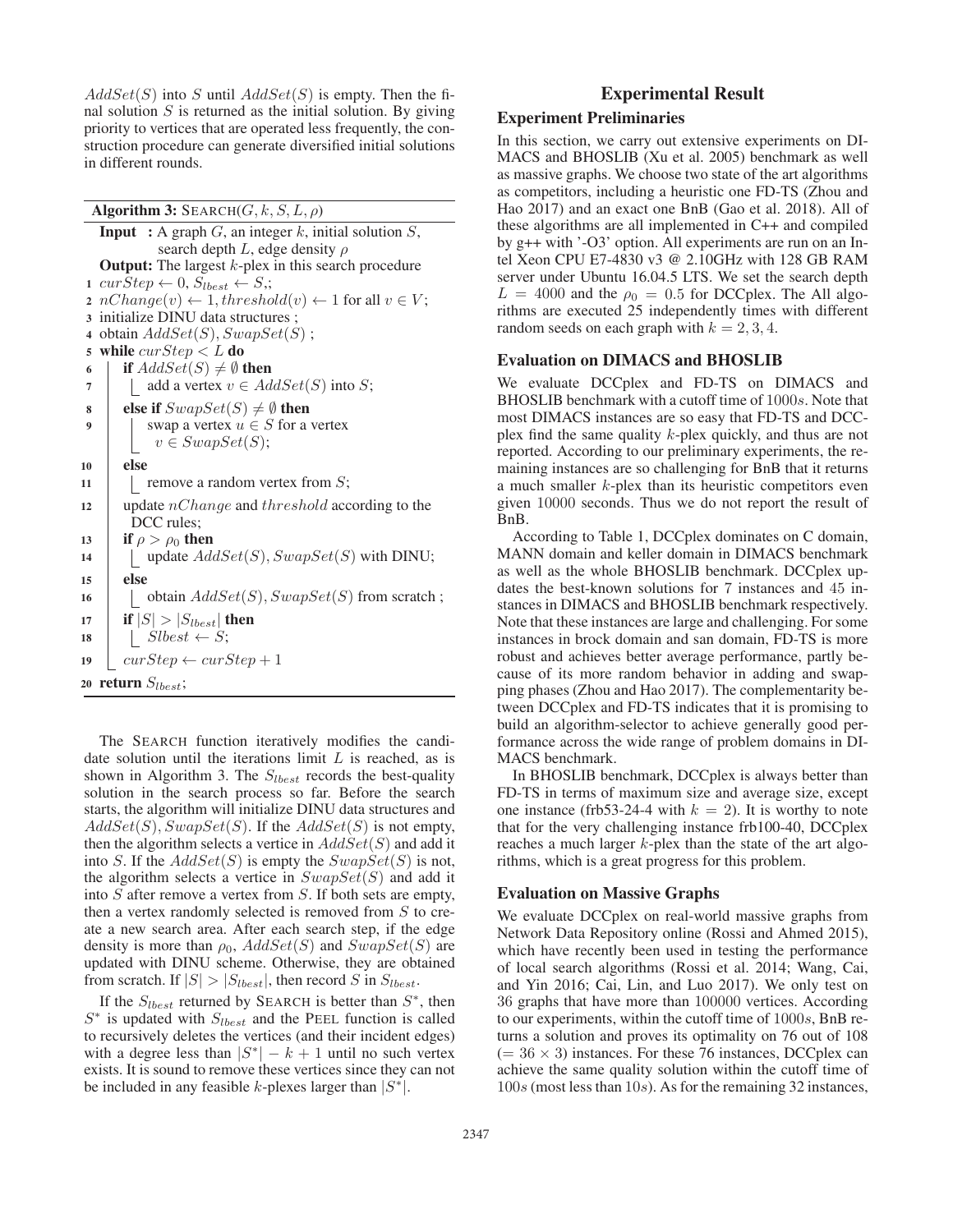| Table 1. Evaluation on Dibertic and Directed with $\kappa$<br>$-4, 0, 4$ |               |                |             |                |             |                |  |  |
|--------------------------------------------------------------------------|---------------|----------------|-------------|----------------|-------------|----------------|--|--|
| Instance                                                                 | $k=2$         |                | $k=3$       |                | $k=4$       |                |  |  |
|                                                                          | FD-TS         | <b>DCCplex</b> | FD-TS       | <b>DCCplex</b> | FD-TS       | <b>DCCplex</b> |  |  |
| C1000.9                                                                  | 82(81.2)      | 82(81.88)      | 95(94.8)    | 95(95)         | 108(107.48) | 109(108)       |  |  |
| C2000.5                                                                  | 20(19.44)     | 20(19.68)      | 23(22.04)   | 23(22.2)       | 25(25)      | 25(25)         |  |  |
| C2000.9                                                                  | 92(90.16)     | 93(92.04)      | 106(104.84) | 108(107.12)    | 120(118.16) | 123(121.24)    |  |  |
| C <sub>4000.5</sub>                                                      | 21(20.24)     | 22(20.92)      | 24(23.28)   | 24(23.6)       | 27(26.12)   | 27(26.28)      |  |  |
| DSJC1000.5                                                               | 18(18)        | 18(18)         | 21(21)      | 21(21)         | 24(24)      | 24(23.96)      |  |  |
| MANN <sub>-a81</sub>                                                     | 2162(2161.92) | 2162(2162)     | 3240(3240)  | 3240(3240)     | 3240(3240)  | 3240(3240)     |  |  |
| $brock400_4$                                                             | 33(32.84)     | 33(32.84)      | 36(36)      | 36(36)         | 41(41)      | 41(41)         |  |  |
| brock800 <sub>-1</sub>                                                   | 25(25)        | 25(25)         | 30(29.8)    | 30(29.16)      | 34(34)      | 34(33.96)      |  |  |
| brock800 <sub>-2</sub>                                                   | 25(25)        | 25(25)         | 30(30)      | 30(30)         | 34(33.72)   | 34(33.28)      |  |  |
| $brock800_3$                                                             | 25(25)        | 25(25)         | 30(30)      | 30(30)         | 34(34)      | 34(33.84)      |  |  |
| brock800 <sub>-4</sub>                                                   | 26(26)        | 26(25.6)       | 29(29)      | 29(29)         | 34(33.12)   | 33(33)         |  |  |
| gen400_p0.9_65                                                           | 74(74)        | 74(73.08)      | 101(101)    | 101(101)       | 132(132)    | 132(132)       |  |  |
| gen400_p0.9_75                                                           | 80(79.16)     | 79(79)         | 114(114)    | 114(114)       | 136(136)    | 136(136)       |  |  |
| keller6                                                                  | 63(63)        | 63(63)         | 93(91.24)   | 93(91.68)      | 108(105.32) | 117(114.56)    |  |  |
| p_hat1500-2                                                              | 80(80)        | 80(80)         | 93(93)      | 93(93)         | 107(107)    | 107(106.92)    |  |  |
| san400_0.7_2                                                             | 33(32.2)      | 32(32)         | 47(47)      | 47(46.36)      | 61(61)      | 61(61)         |  |  |
| san400 <sub>-0.7-3</sub>                                                 | 28(27.4)      | 27(27)         | 39(38.52)   | 39(38.08)      | 50(50)      | 50(49.76)      |  |  |
| san400_0.9_1                                                             | 102(102)      | 103(102.2)     | 150(150)    | 150(150)       | 200(200)    | 200(200)       |  |  |
| $frb50-23-1$                                                             | 67(65.84)     | 67(66.24)      | 79(78.12)   | 79(78.96)      | 92(90.12)   | 92(91.16)      |  |  |
| $frb50-23-2$                                                             | 66(65.64)     | 66(66)         | 79(78.08)   | 79(78.96)      | 91(89.8)    | 92(90.72)      |  |  |
| $frb50-23-3$                                                             | 65(63.44)     | 65(64.04)      | 76(75.12)   | 76(75.68)      | 87(86.16)   | 88(87.4)       |  |  |
| frb50-23-4                                                               | 66(65.16)     | 66(65.88)      | 78(77.56)   | 79(78.96)      | 91(89.6)    | 91(90.72)      |  |  |
| $frb50-23-5$                                                             | 67(65.48)     | 67(66.24)      | 79(78)      | 80(79.16)      | 91(89.84)   | 92(91.12)      |  |  |
| frb53-24-1                                                               | 70(69.2)      | 71(70.88)      | 84(82.96)   | 85(84.12)      | 97(96.32)   | 99(97.96)      |  |  |
| $frb53-24-2$                                                             | 69(68.4)      | 70(69.96)      | 82(80.96)   | 83(82.16)      | 94(93.28)   | 95(94.6)       |  |  |
| $frb53-24-3$                                                             | 70(68.56)     | 70(69.84)      | 83(81.72)   | 83(82.84)      | 95(94.2)    | 96(96)         |  |  |
| frb53-24-4                                                               | 70(68.4)      | 69(69)         | 82(81.32)   | 84(82.52)      | 95(94.12)   | 96(95.68)      |  |  |
| $frb53-24-5$                                                             | 68(67.44)     | 68(68)         | 80(79.72)   | 82(81.52)      | 92(91.84)   | 94(93.52)      |  |  |
| $frb56-25-1$                                                             | 74(73.24)     | 75(74.28)      | 89(87.6)    | 89(88.96)      | 102(101.52) | 104(103.04)    |  |  |
| $frb56-25-2$                                                             | 74(72.96)     | 75(74.48)      | 88(86.8)    | 89(88.48)      | 101(100.12) | 103(102.04)    |  |  |
| frb56-25-3                                                               | 73(72)        | 74(73.48)      | 87(85.4)    | 88(87.04)      | 99(98.44)   | 101(100.04)    |  |  |
| frb56-25-4                                                               | 73(72.08)     | 73(72.84)      | 87(85.04)   | 88(86.88)      | 99(98)      | 100(99.72)     |  |  |
| $frb56-25-5$                                                             | 73(72.2)      | 74(73.084)     | 86(85.4)    | 88(86.8)       | 99(98.32)   | 101(100.08)    |  |  |
| $frb59-26-1$                                                             | 78(76.64)     | 79(78.16)      | 92(90.72)   | 93(92.64)      | 106(104.72) | 108(106.96)    |  |  |
| frb59-26-2                                                               | 78(76.88)     | 79(78.16)      | 91(90.96)   | 93(92.8)       | 106(104.8)  | 108(106.8)     |  |  |
| $frb59-26-3$                                                             | 77(75.6)      | 78(77.04)      | 91(89.92)   | 93(92.2)       | 105(104.08) | 107(106.12)    |  |  |
| frb59-26-4                                                               | 77(75.68)     | 78(77.2)       | 91(89.84)   | 93(92)         | 105(103.6)  | 107(105.84)    |  |  |
| $frb59-26-5$                                                             | 77(76)        | 78(77.92)      | 91(89.56)   | 92(91.68)      | 105(103.24) | 106(105.48)    |  |  |
| frb100-40                                                                | 125(123.4)    | 129(127.6)     | 148(146.64) | 156(153.68)    | 170(168.72) | 178(176.56)    |  |  |

Table 1: Evaluation on DIMACS and BHOSLIB with  $k = 2, 3, 4$ 

DCCplex can return a larger solution than BnB on 24 instances most of the time.

DCCplex and FD-TS achieve the same quality solution quickly on most of these sparse graphs. To save space, we only report the results on the graphs that DCCplex and FD-TS do not return the same quality solutions in 100% runs with  $k = 2, 3, 4$ . As is shown in Table 2, DCCplex outperforms FD-TS on 14 instances in terms of average solution while it is defeated on only 5 instances, indicating its robustness. As for the best solution quality, DCCplex and FD-TS show the same performance in general.

# Effectiveness of the DCC strategy

To study the effectiveness of the DCC strategy, we replace the DCC strategy in DCCplex with the SCC strategy. The resulting algorithm is termed as SCCplex. We compare DC-Cplex with SCCplex on the DIMACS and BHOSLIB benchmarks as well as massive graphs, and the result is summarized in Table 3.

We explain the meaning of each column in the table. We evaluate SCCplex and DCCplex on the three benchmarks with 19, 21 and 36 instances respectively. The column "XCCplex #Better" represents the number of instances that XCCplex has better results than its competitor in terms of the maximum and average results. According to the Table 3, DCCplex outperforms SCCplex on DIMACS and BHOSLIB benchmarks with  $k = 2, 3, 4$ . It is worth mentioning that DCCplex defeats SCCplex on 21, 20, 21 instances in terms of average results on BHOSLIB benchmark with  $k = 2, 3, 4$  respectively while is defeated on one case. On those massive sparse graphs, the results of SCCplex and DCCplex are comparable. The experiment result verifies the effectiveness of the DCC strategy.

### Empirical Analysis on Speedup Ratio

We assess the speedup ratio of DCCplex implemented with DINU scheme over DCCplex with straightfoward neighborhood updating scheme. The speedup ratio, denoted as  $r$ , is defined as

$$
r = \frac{step(DINV)}{step(straightfoward)}
$$

where the  $step(DINV)$  (resp.  $step(straightfoward)$ ) is the number of steps excuted by DCCplex with DINU (resp. straightfoward) scheme per 1000s. Note that we set the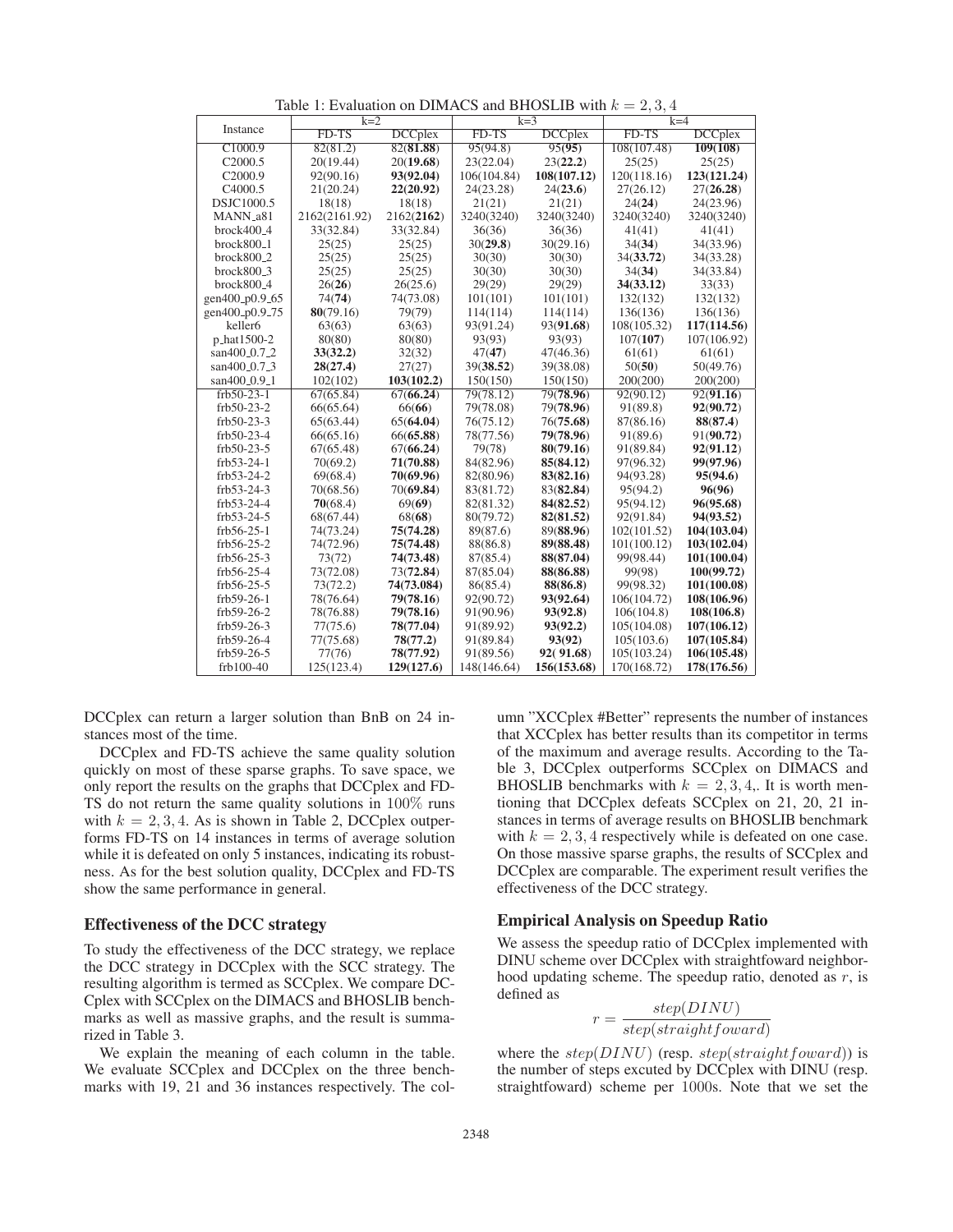| <b>Instance</b>     | FD-TS       | <b>DCCplex</b>        |                     |
|---------------------|-------------|-----------------------|---------------------|
|                     | $ct = 100s$ | $ct = 100s$           |                     |
|                     | $k=2$       | 14(13.5)              | 14(13.3)            |
| rt-retweet-crawl    | $k=3$       | $\overline{15(14.6)}$ | 15(14.4)            |
|                     | $k=4$       | 16(15.6)              | 16(15.5)            |
|                     | $k=2$       | 57(55.8)              | 57(55.3)            |
| soc-digg            | $k=3$       | 63(61.8)              | 63(61.8)            |
|                     | $k=4$       | 69(67.6)              | 69(68.7)            |
|                     | $k=2$       | 35(34.5)              | 35(34.9)            |
| soc-FourSquare      | $k=3$       | 39(38.5)              | 39(38.7)            |
|                     | $k=4$       | 42(38.3)              | 42(42)              |
|                     | $k=2$       | 30(30)                | 30(29.3)            |
| soc-gowalla         | $k=3$       | 31(31)                | 31(31)              |
|                     | $k=4$       | 32(32)                | 32(32)              |
|                     | $k=2$       | 23(22.3)              | 26(25.7)            |
| soc-pokec           | $k=3$       | 32(28.1)              | 29(28.8)            |
|                     | $k=4$       | 32(29.4)              | 32(30.4)            |
|                     | $k=2$       | 8(8)                  | 8(8)                |
| soc-twitter-follows | $k=3$       | 9(8.9)                | 9(9)                |
|                     | $k=4$       | 11(11)                | 11(11)              |
| socfb-A-anon        | $k=2$       | 28(26.2)              | 28(27.3)            |
|                     | $k=3$       | 31(28.5)              | 32(31.2)            |
|                     | $k=4$       | 34(32.3)              | 34(34)              |
|                     | $k=2$       | 27(25.2)              | 27(26.6)            |
| socfb-B-anon        | $k=3$       | 30(28.4)              | $\overline{30(29)}$ |
|                     | $k=4$       | 33(30.9)              | 33(32)              |

Table 2: Evaluation on Massive Graphs with  $k = 2, 3, 4$ 

 $\rho_0 = 1$  so that DINU always chooses the updating scheme of  $O(k \cdot \Delta_{\overline{G}})$  complexity. Figure 2 is a scatter diagram that illustrates the speedup ratio varying with edge density of the graphs. Each point in the figure represents a graph in DI-MACS/BHOSLIB. As we can see from Figure 2, it is a general trend that with the increase of edge density, the superiority of DCCplex with DINU scheme is increasingly obvious, which is in coincidence with the  $O(k \cdot \Delta_{\overline{G}})$  complexity of DINU scheme. On 55 out of 60 instances, DCCplex with DINU scheme executes more iterations than its competitor within the same time. On 15 instances, the speedup ratio exceeds 10. It is worth mentioning that on the dense graph MANN a81 whose edge density is 0.996, DCCplex with DINU scheme achieve the speedup ratio of 230. That explains why DCCplex with DINU scheme reaches the bestknown value of the maximum 2-plex for MANN a81 in 100% runs.

### Conclusions and Future Work

In this paper, we have proposed a novel variant of Configuration Checking named DCC and the Double-attribute Neighborhood Update (DINU) scheme for the maximum  $k$ -plex problem. Based on the DCC strategy and DINU scheme, we develop a local search algorithm DCCplex. The experimental result shows that DCCplex achieve good performance across a broad range of problem instances and update the lower bounds on the size of the maximum  $k$ -plexes on many hard instances. In the future, we plan to study more clique relaxation models.

| Table 3: Comparing SCCplex and DCCplex |       |                 |                    |  |  |  |  |
|----------------------------------------|-------|-----------------|--------------------|--|--|--|--|
| <b>Benchmarks</b>                      |       | <b>SCC</b> plex | <b>DCCplex</b>     |  |  |  |  |
|                                        |       | #Better         | #Better            |  |  |  |  |
|                                        | $k=2$ | 1(1)            | 3(10)              |  |  |  |  |
| DIMACS(19)                             | $k=3$ | 1(0)            | 1(9)               |  |  |  |  |
|                                        | $k=4$ | 0(0)            | 3(11)              |  |  |  |  |
|                                        | $k=2$ | 1(0)            | 5(21)              |  |  |  |  |
| BHOSLIB(21)                            | $k=3$ | 0(1)            | $\overline{3(20)}$ |  |  |  |  |
|                                        | $k=4$ | 0(0)            | 7(21)              |  |  |  |  |
| Massive(36)                            | $k=2$ | 0(0)            | 4(8)               |  |  |  |  |
|                                        | $k=3$ | 0(3)            | 0(1)               |  |  |  |  |
|                                        | $k=4$ |                 | 163                |  |  |  |  |



Figure 2: Speedup ratio varying with edge density

### Acknowledgments

This paper was supported by the National Natural Science Foundation of China (No. 61573386, 61976232), National Key R&D Program of China (No. 2018YFC0830600), Guangdong Province Natural Science Foundation (No. 2016A030313292, 2017A070706010 (soft science), 2018A030313086), Guangdong Province Science and Technology Plan projects (No. 2016B030305007 and No. 2017B010110011), Guangzhou Science and Technology Project (No. 201804010435). Shaowei Cai was supported by Youth Innovation Promotion Association, Chinese Academy of Sciences (No.2017150).

#### References

Balasundaram, B.; Butenko, S.; and Hicks, I. V. 2011. Clique relaxations in social network analysis: The maximum k-plex problem. *Operations Research* 59(1):133–142.

Battiti, R., and Protasi, M. 2001. Reactive local search for the maximum clique problem. *Algorithmica* 29(4):610–637.

Boginski, V.; Butenko, S.; and Pardalos, P. M. 2006. Mining market data: a network approach. *Computers & Operations Research* 33(11):3171–3184.

Butenko, S., and Wilhelm, W. E. 2006. Clique-detection models in computational biochemistry and genomics. *European Journal of Operational Research* 173(1):1–17.